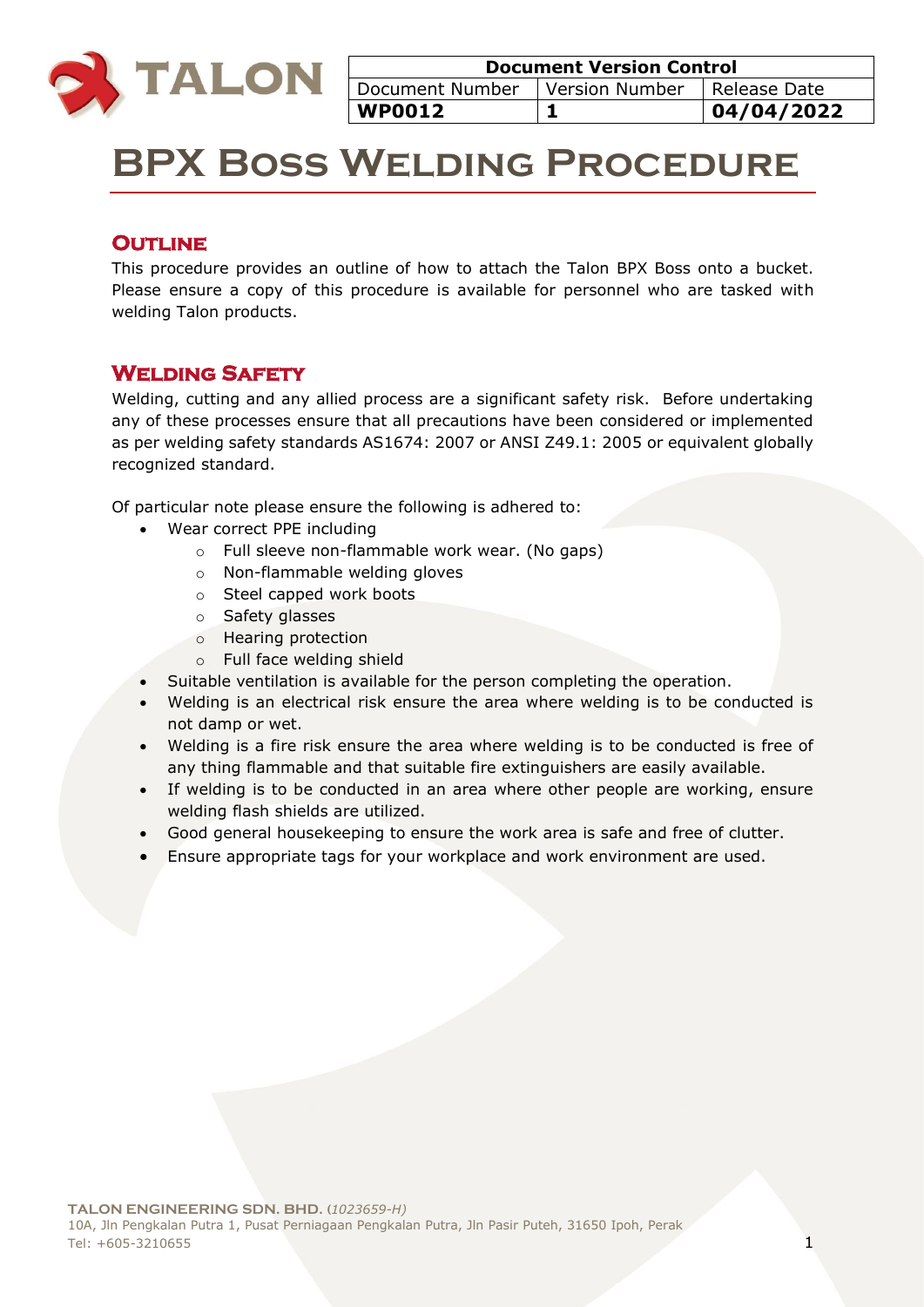

| <b>Document Version Control</b>                  |  |            |  |
|--------------------------------------------------|--|------------|--|
| Document Number   Version Number<br>Release Date |  |            |  |
| <b>WP0012</b>                                    |  | 04/04/2022 |  |

## **Welding Process and Preheat Notice**



Please ensure that you follow the Thermal Treatment (Preheat) procedure stated in this welding procedure. Preheat of the weld area prior to commencing welding will help ensure weld quality, reduce the occurrence of cracking and other problems that can result in costly rework. The weld area must be heated to 150°C, measured at least 100mm / 4" away from and either side of the weld joint and maintained between 150°C and 250°C throughout the welding process.

The warranty may be void on Talon Weld-On components if the specified process is not followed correctly.

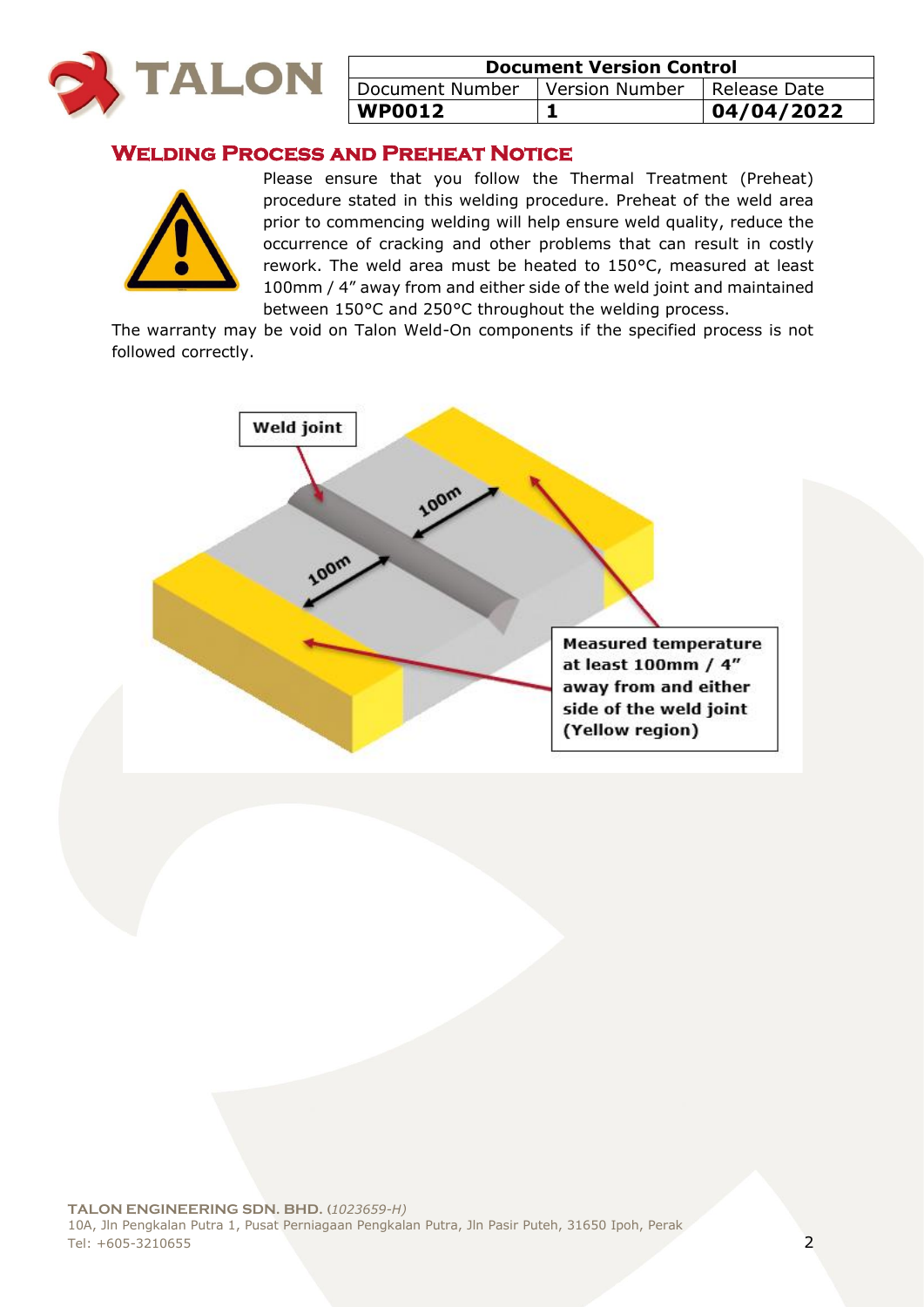

| <b>Document Version Control</b>                  |  |  |  |
|--------------------------------------------------|--|--|--|
| Version Number   Release Date<br>Document Number |  |  |  |
| 104/04/2022<br><b>WP0012</b>                     |  |  |  |

# **Talon Welding Setup**

#### **Weld Preparation**

The surfaces to be welded must be good and free from scale, grease, paint, water, or any other contaminants. The heat from welding breaks down any hydrocarbons and moisture in the area and releases hydrogen. The hydrogen along with any remaining particulate matter can be absorbed in the weld and result in cracking, porosity, and inclusions.

Preparation of the weld surfaces may be achieved by sand blasting, shot blasting, grinding, sanding, air carbon arc gouging, or a combination of any these processes. Should the air carbon arc gouging process be used, finish the surface by grinding to remove all carbon slag. Following any of these preparation processes ensure any dust or particulate matter is removed from the weld area to prevent porosity and inclusions.

#### **Welding Process**

Welding may be completed by any of the following processes:

- Gas Metal Arc Welding (GMAW)
- Flux-cored Arc Welding (FCAW)

A combination of GMAW or FCAW can be utilised.

| <b>Process</b> | <b>AWS</b>                         | AS/NZS                      | <b>ISO</b> | <b>Shielding Gas</b>                                               | <b>Polarity</b> |
|----------------|------------------------------------|-----------------------------|------------|--------------------------------------------------------------------|-----------------|
| <b>GMAW</b>    | <b>AWS A5.18</b><br><b>ER70S-4</b> | 2717.1:<br>ES4-GC/M-W503AH  |            | 100% CO <sub>2</sub><br>$Ar + 10 - 15\%CO2$<br>Ar + 15-25%CO2      | $DC+$           |
| <b>GMAW</b>    | AWS A5.18<br>ER70S-6               | 2717.1:<br>ES6-GC/M-W503AH  |            | 100% CO <sub>2</sub><br>$Ar + 10 - 15\%CO2$<br>$Ar + 15 - 25\%CO2$ | $DC+$           |
| <b>FCAW-G</b>  | <b>AWS A5.20</b><br>E71T-1 H8      | 17632-B: T49 2 T1 1 CAU H10 |            | 100% CO <sub>2</sub><br>Ar + 20-25%CO2                             | $DC+$           |
| FCAW-G         | <b>AWS A5.18</b><br>E70C-6M H4     | 17632-B: T49 4 T15 0 MAU H5 |            | $Ar + 20 - 25\%CO2$                                                | $DC+/-$         |
| <b>FCAW-S</b>  | <b>AWS A5.20</b><br>E70T-7         | 17632-B: T49 Z T7 0 NA      |            | N <sub>R</sub>                                                     | DC-             |
| <b>FCAW-S</b>  | AWS A5.20<br>E71T-8                | 17632-B: T49 3 T8-1NA-H15   |            | NR.                                                                | DC-             |

The following table details **recommended** reference consumables:

#### **Electrical Parameters**

The person completing the weld should refer to the manufacturer's specifications to determine the optimal settings to complete the weld. Actual voltage, welding current and Electrode Stick Out (E.S.O.) used will depend on machine characteristics, plate thickness, run size, shielding gas and operator technique etc.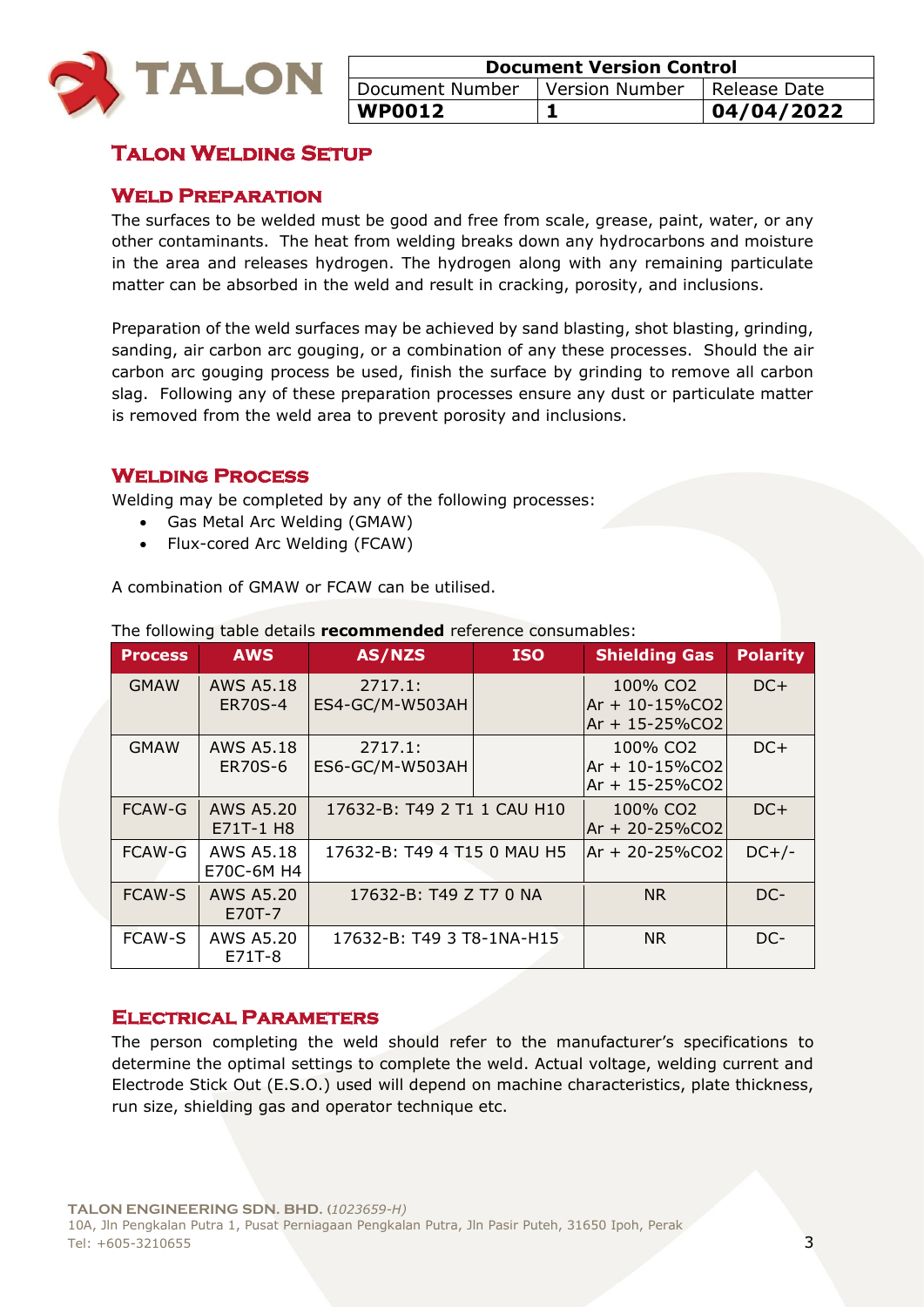

| <b>Document Version Control</b>                    |  |            |  |
|----------------------------------------------------|--|------------|--|
| Document Number   Version Number<br>I Release Date |  |            |  |
| WP0012                                             |  | 04/04/2022 |  |

#### **Welding Position**

Welding of Talon BPX Boss is recommended and shall be completed in the Horizontal 2F position. The other positions can be welded but the process should be adjusted to suit the applicable weld wire and equipment to ensure good weld strength and integrity.





 $2F$ 

Deviation from the Flat or Horizontal position is permissible as shown in figure below as typically described in welding standard AWSD1.1, Structural Welding--Steel, Figure 4.2 "Positions of Fillet Welds".



The longitudinal axis of the weld may be inclined no more than 15° with respect to the horizontal plan. The centre of the weld face "C" must lie within the rotational limits of 80° to 280° as shown.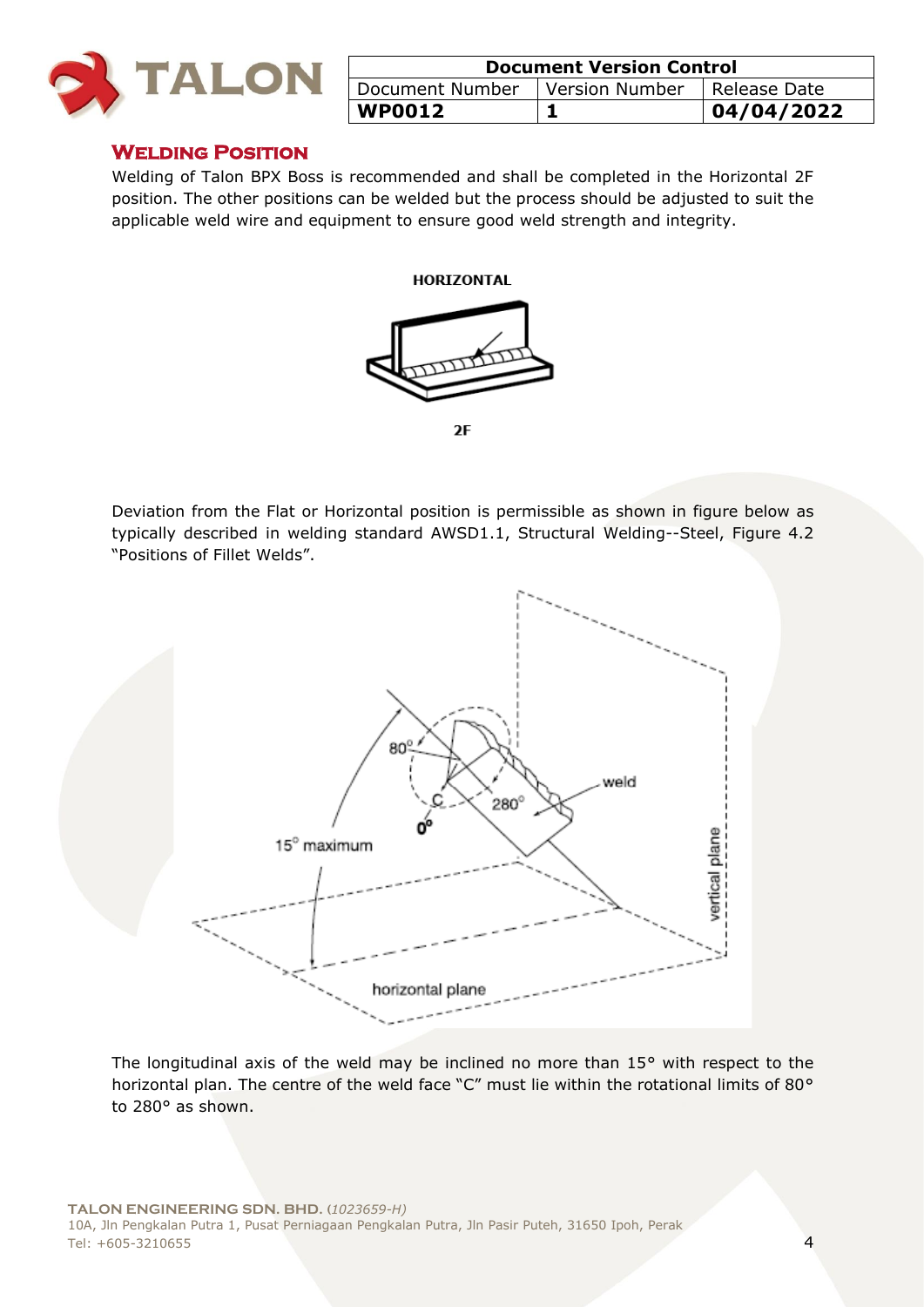

| <b>Document Version Control</b>                     |  |            |  |
|-----------------------------------------------------|--|------------|--|
| Version Number<br>Document Number<br>I Release Date |  |            |  |
| <b>WP0012</b>                                       |  | 04/04/2022 |  |

#### **Thermal Treatment**

It is important to preheat the work piece prior to commencing welding and ensure the components are maintained within the acceptable interpass temperature range during welding. Preheat is the heating of a work piece prior to being welded, flame cut, or air carbon arc gouged. Heat can be applied though several methods such as propane or butane gas flame burners or torches and magnetic induction.

As welding, flame cutting and air carbon arc gouging use a high temperature heat source to melt the base metal, a high temperature in a small localized area is created along with a large temperature differential to the rest of the work piece. This causes high stresses, hardened areas, deformation, and a very small area for hydrogen gases to be released from the steel. Preheat reduces the temperature differential and so lowers the risk of weld cracking, maximum hardness of the heat affected zone, lessens distortion, and releases hydrogen from the steel prior to welding.

Maintaining the correct interpass temperature is important to hold the reduced temperature differential gained from preheating and to ensure the work piece does not get too hot. Allowing the steel to become too hot will temper the steel and soften it, reducing its hard-wearing properties.

When preheating with burners and torches it is most effective to heat the work piece from below. This allows the heat to soak up though the body of the work piece. Using insulating heat blankets on the topside of the work piece will improve and speed up the process, allowing the dispersion and retention of the heat that has been input.

Temperature should be measured using an infrared thermometer or temperature indicating crayon at least 100mm / 4" away from and either side of the weld joint. Best practice is to measure the temperature on the top side as heat is applied to the bottom side, this will ensure a complete preheat though the thickness of the work piece. Prior to any welding, flame cutting and air carbon arc gouging on Talon components and steel bodies the following preheat and interpass temperatures must be reached and maintained.

| <b>Material</b>                                                                  | <b>Thickness</b>                         | <b>Min Preheat</b><br><b>Temp</b> | <b>Max Interpass</b><br><b>Temp</b> |
|----------------------------------------------------------------------------------|------------------------------------------|-----------------------------------|-------------------------------------|
| Talon GET Castings                                                               | <b>JAII Weld-on Castings</b>             | 150°C / 300°F                     | $ 260^{\circ}$ C / 500°F            |
| <b>ASTM A514 Steels</b>                                                          | Greater than 63mm / 2-1/2" 120°C / 250°F |                                   | $1260^{\circ}$ C / 500 $^{\circ}$ F |
| 400-450 BHN Abrasion Resistant Steel Greater than 63mm / $2-1/2$ " 150°C / 300°F |                                          |                                   | 260°C / 500°F                       |

**Notes:** 

- If the ambient humidity is high and or the temperature is below  $4^{\circ}$ C /  $40^{\circ}$ F, the tabulated thermal treatment temperature should be increased by 27°C / 80°F. At no time should any material type or thickness be welded when the temperature of the steel is at or below  $4^{\circ}C$  /  $40^{\circ}F$ . This includes tack or spot welds or any allied process. Preheat must be applied as specified.
- All material within 100mm / 4" of the weld zone must be within the specified temperature.
- Cool weld slowly, for a minimum of 8 hours, utilising thermal blankets. Do not allow drafts or cool ambient temperatures to cool the parts or assembly. Cool down rate should not exceed 55°C / 130°F, per hour.
- If the ambient temperature is at or below 4°C / 40°F the part must be covered with a thermal blanket to insure the cool down rate above. Alternatively, the entire part maybe post-heated to 150 - 200°C / 300 - 400°F for four hours and then maybe air cooled.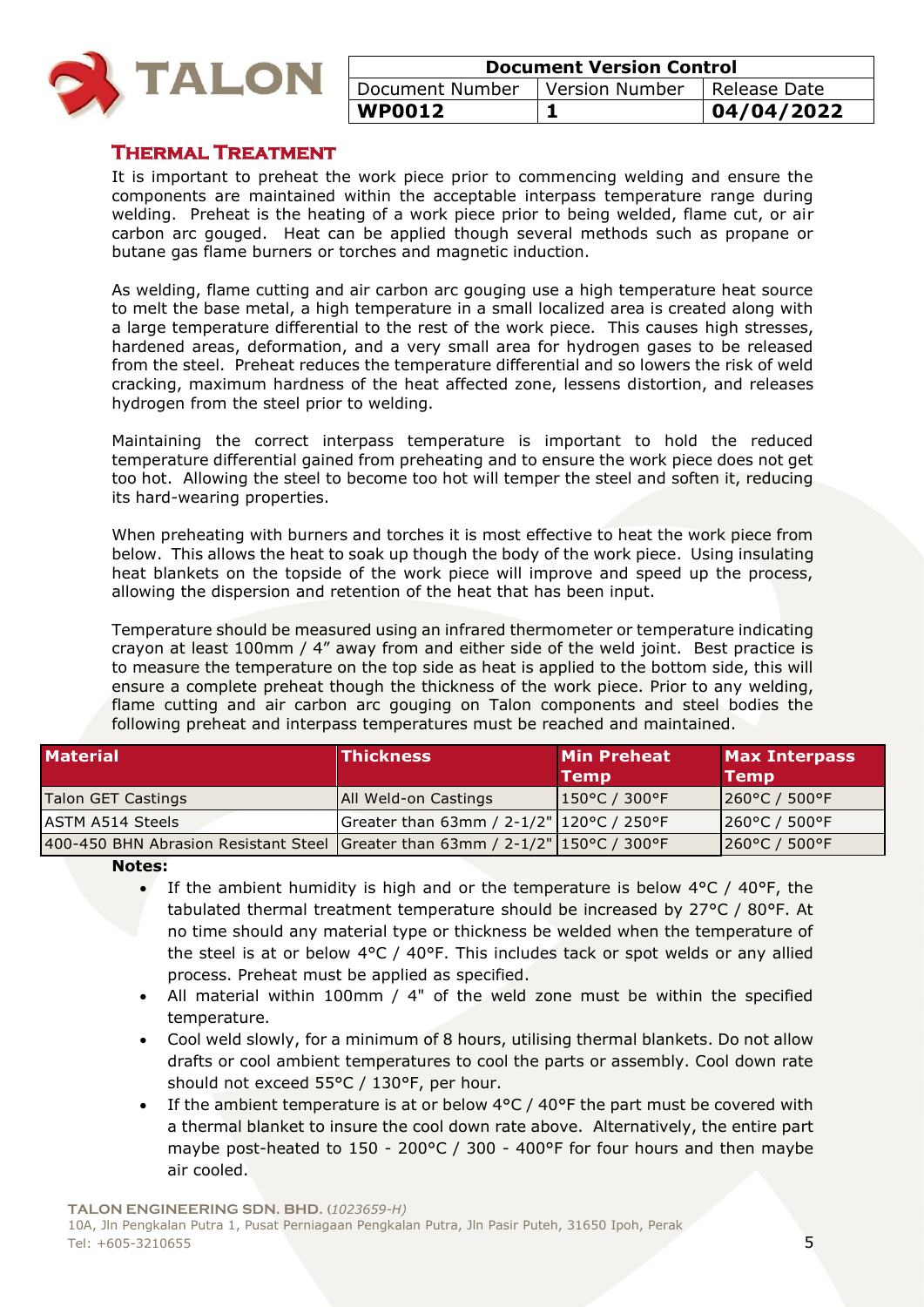

| <b>Document Version Control</b>                    |  |  |  |
|----------------------------------------------------|--|--|--|
| Document Number   Version Number<br>I Release Date |  |  |  |
| 04/04/2022<br><b>WP0012</b>                        |  |  |  |

#### **Welding Procedure**

Place Xpansion Bosses on the lip plate, in the position detailed by the lip assembly drawing which suits your bucket size and configuration. Use the appropriate Xpansion Lip Template Gauge as determined from the following table to determine the set-back for each Boss on the lip:



| <b>Lip Thickness</b>          | <b>Gauge Frame</b> | <b>Gauge Assembly</b> |
|-------------------------------|--------------------|-----------------------|
| <b>50mm</b>                   | FG0068             | FG0071                |
| <b>70mm (Continuous Edge)</b> | FG0072             | FG0075                |
| 70mm (Point & Shroud)         | FG0076             | FG0079                |
| <b>90mm</b>                   | FG0080             | FG0083                |
| <b>100mm</b>                  | FG0084             | FG0087                |
| <b>120mm</b>                  | FG0088             | FG0091                |
| <b>140mm</b>                  | FG0092             | FG0095                |

These gauges will locate the Boss on the lip such that the Boss is in line with the direction of bucket operation and front face is set back the correct distance from the leading edge of the lip, as defined on the Lip Assembly drawing. When using the Xpansion Lip Template Gauges ensure the gauge contacts with the leading edge of the lip and the Boss is inserted fully into the locating cradle.

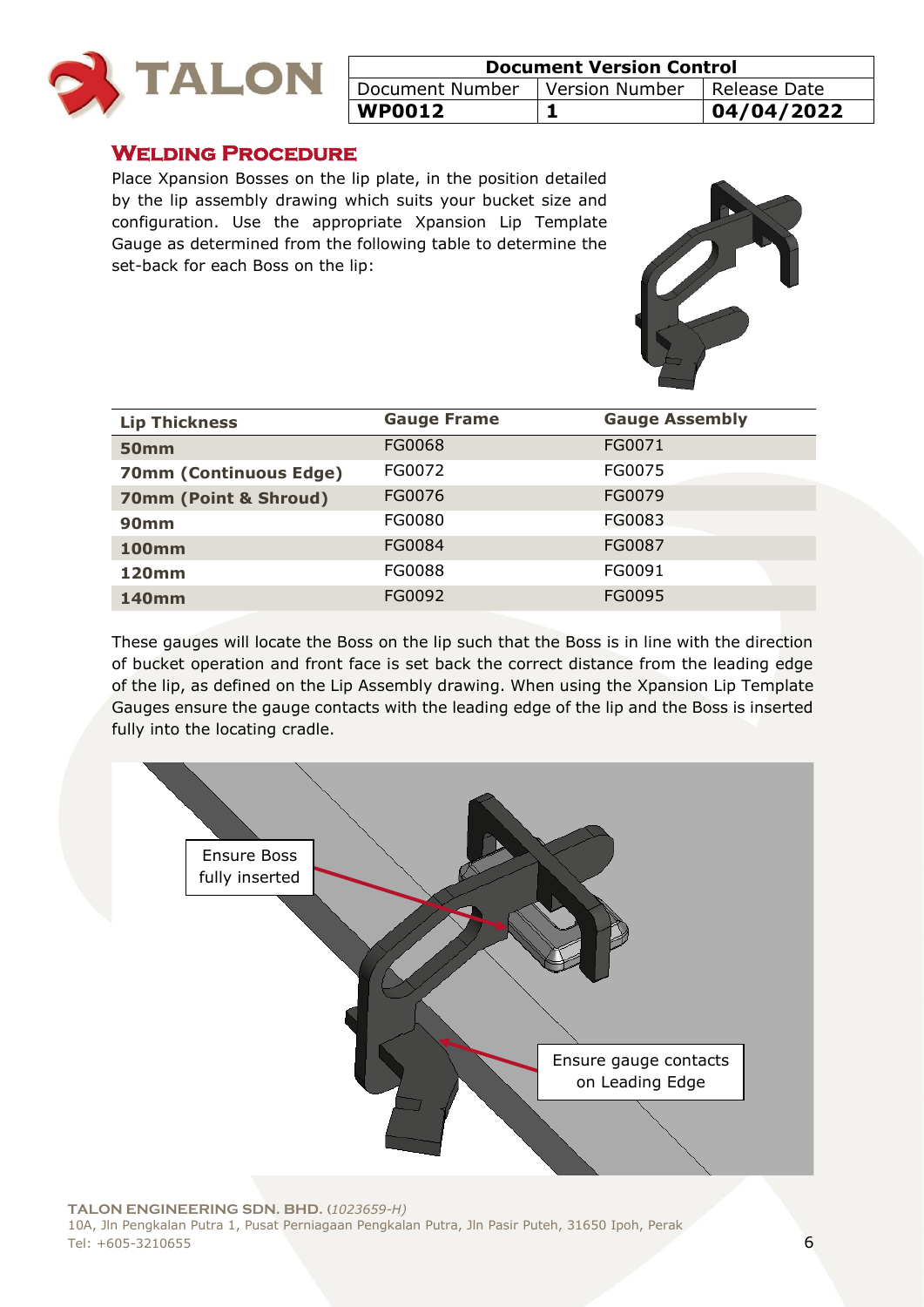

| <b>Document Version Control</b>                 |  |  |  |  |
|-------------------------------------------------|--|--|--|--|
| Document Number   Version Number   Release Date |  |  |  |  |
| 04/04/2022<br><b>WP0012</b>                     |  |  |  |  |



#### **Welding Sequence**

Locate each Boss on the lip plate using the Xpansion Lip Template Gauges. Fix each Xpansion Boss in place with one 12mm / 1/2" long tack weld at the root of the weld prep on each side of the Boss. Preheat the lip plate and Xpansion Bosses as required. Complete a 10mm fillet weld as shown in the figures below. Ensure 2 or more weld passes are used to complete the full-size fillet weld.

Begin Welding the Xpansion Bosses to the lip beginning the bosses located in the centre of the lip and work out to the bosses located near the edges.

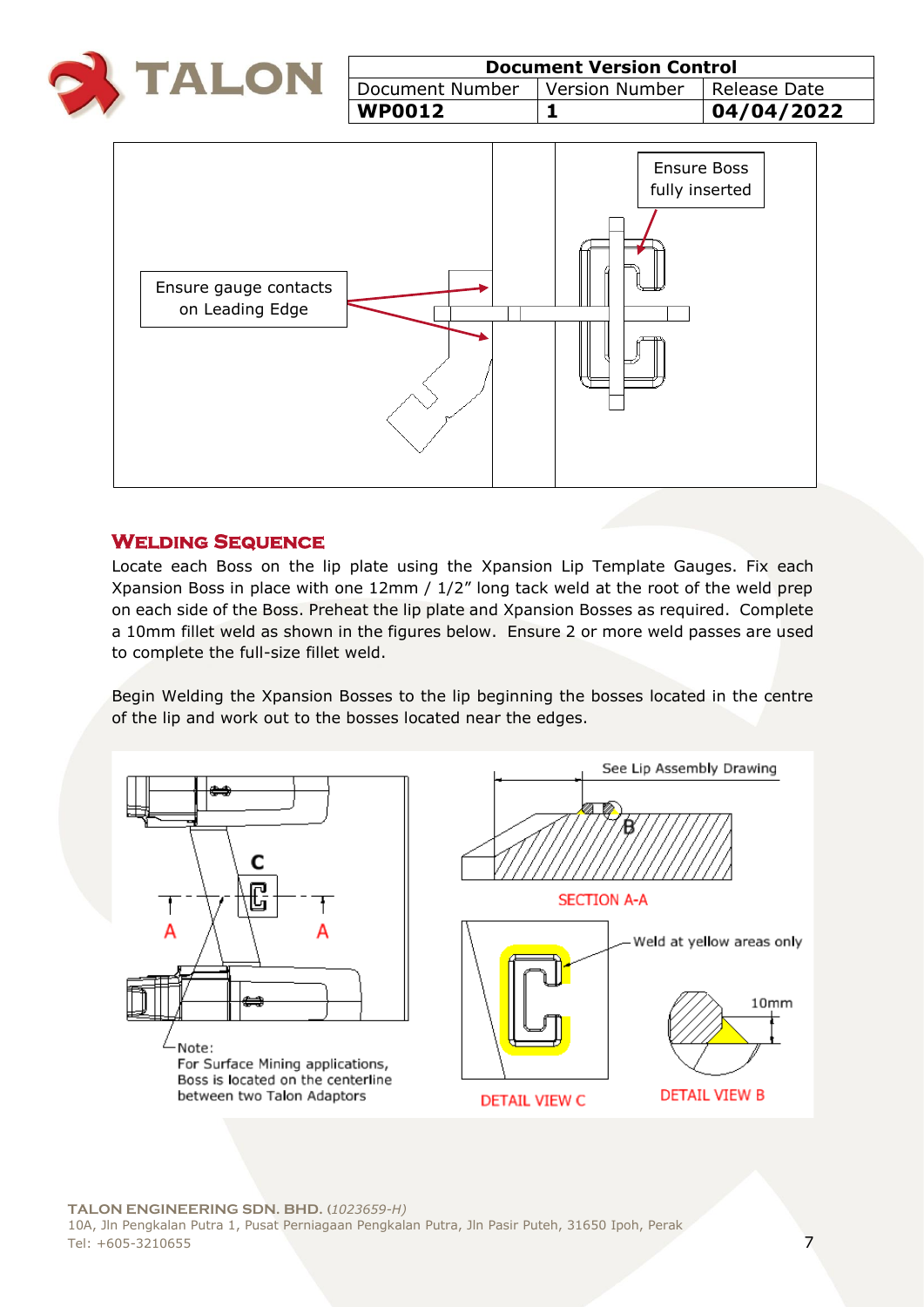

| <b>Document Version Control</b>                  |  |             |  |
|--------------------------------------------------|--|-------------|--|
| Version Number   Release Date<br>Document Number |  |             |  |
| <b>WP0012</b>                                    |  | 104/04/2022 |  |

#### **Weld Finishing**

Welds shall be ground such that the surface of the weld becomes a smooth surface free of any roughness or ripples associated with fresh welds. The toes of the weld shall transition smoothly, such that the transition exhibits a minimum of a 3mm / 1/8" radius.

Although various methods of grinding maybe used to remove the bulk of the weld roughness. Grinding shall be finished such that any remaining grinding markings are all perpendicular to the weld.



**Weld Before Grinding** 

**Weld During Grinding** 

**Weld After Grinding** 

Inspect finished weld size using Xpansion Boss Weld Gauge. This gauge is a simple GO / NO-GO gauge. The gauge should be able to pass easily over the welded Xpansion Boss while maintaining contact with the lip surface. If the gauges interfere with the weld surface continue to grind the weld until the gauge can pass over the Boss.



The end of the weld must be tapered and smooth prevent a stress riser at a change in restraint or profile location.

It is recommended that all finished welds are inspected for cracks using either MPI or Dye Penetrant Inspection. It is preferable to use the MPI process. Any cracks detected must be completely gouged out and filled with weld. Finish the repair with grinding as detailed above and re-inspect for cracks.